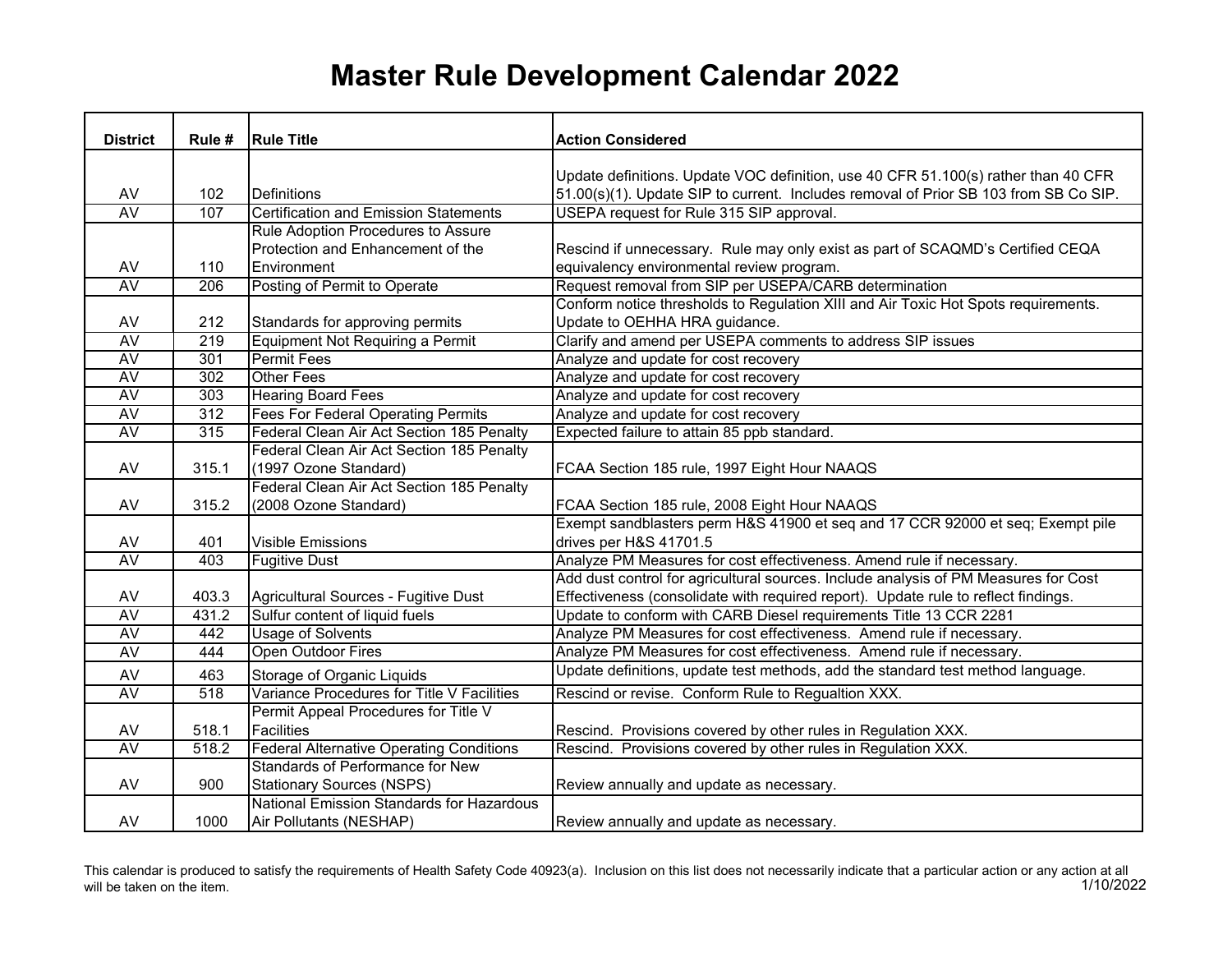## **Master Rule Development Calendar 2022**

|                 |        | <b>Rule Title</b>                                                                | <b>Action Considered</b>                                                            |
|-----------------|--------|----------------------------------------------------------------------------------|-------------------------------------------------------------------------------------|
| <b>District</b> | Rule # |                                                                                  | Update for RACT. File FND. No sources subject to CTG. FND filed 07/21/2015 &        |
| AV              | 1102   | Petroleum Solvent Dry Cleaners                                                   | 07/21/2020                                                                          |
|                 |        |                                                                                  | Analyze PM Measures for cost effectiveness. Amend rule if necessary.                |
| AV              | 1104   | Wood Flat Stock Coating Operations                                               |                                                                                     |
|                 |        |                                                                                  | Analyze PM Measures for cost effectiveness. Amend rule if necessary. Potential      |
| AV              | 1122   | <b>Solvent Degreasers</b>                                                        | consolidation with 1171.                                                            |
| AV              | 1130.1 | <b>Screen Printing Operations</b>                                                | Analyze PM Measures for cost effectiveness. Amend rule if necessary.                |
| <b>AV</b>       | 1132   | Large Spray Booths                                                               | Analyze PM Measures for cost effectiveness. Add rule if necessary.                  |
|                 |        | Emissions of Oxides of Nitrogen from                                             | Amend to remove references to facilities which are outside the jurisdiction of the  |
| AV              | 1135   | <b>Electric Power Generating Systems</b>                                         | AVAPCD.                                                                             |
| <b>AV</b>       | 1145   | Plastic, Rubber and Glass Coatings                                               | <b>Update for RACT</b>                                                              |
|                 |        | Emissions of NOX from Industrial,                                                |                                                                                     |
|                 |        | Institutional and Commercial Boilers, Steam                                      | Analyze PM Measures for cost effectiveness. Update for RACT. Amend rule if          |
| AV              | 1146   | <b>Generators and Process Heaters</b>                                            | necessary.                                                                          |
|                 |        | Emissions of NOX from small Industrial,                                          |                                                                                     |
|                 |        | Institutional and Commercial Boilers, Steam                                      | Analyze PM Measures for cost effectiveness.                                         |
| AV              | 1146.1 | <b>Generators and Process Heaters</b>                                            |                                                                                     |
| AV              | 1149   | Storage Tank Degassing.                                                          | Streamline and consolidate. In conjunction with 1166.                               |
| <b>AV</b>       | 1150   | <b>Excavation of Landfill Sites</b>                                              | Analyze PM Measures for cost effectiveness. Amend rule if necessary.                |
|                 |        | Control of Gaseous Emissions from Active                                         | Analyze PM Measures for cost effectiveness. Amend rule if necessary. Combine with   |
| AV              | 1150.1 | Landfills                                                                        | 1150.2 & update.                                                                    |
|                 |        | Control of Gaseous Emissions from Inactive                                       | Analyze PM Measures for cost effectiveness. Amend rule if necessary. Rescind in     |
| AV              | 1150.2 | Landfills                                                                        | conjunction with 1150.1 update.                                                     |
| <b>AV</b>       | 1162   | <b>Polyester Resin Operations</b>                                                | Update to conform to recent USEPA comments on similar rules.                        |
|                 |        |                                                                                  | Analyze PM Measures for cost effectiveness. Amend rule if necessary. Streamline and |
| AV              | 1166   | VOC Emissions from Decontamination of Soil consolidate in conjunction with 1149. |                                                                                     |
| <b>AV</b>       | 1176   | <b>Sumps and Wastewater Separators</b>                                           | Rescind rule. FND has been filed.                                                   |
|                 |        |                                                                                  | New Rule to conform with with Agricultural Confined Animal Facilities, Agricultural |
|                 |        |                                                                                  | Fugitive Dust, Agricultural Best Management Practices, Agricultural IC Engines, and |
| AV              | 1186   | <b>Agriculture Best Mgmt Practices</b>                                           | Rule 219 proposed amendments.                                                       |
|                 |        |                                                                                  | New Rule to conform with with Agricultural Confined Animal Facilities, Agricultural |
|                 |        |                                                                                  | Fugitive Dust, Agricultural Best Management Practices, Agricultural IC Engines, and |
| AV              | 1186.1 | Agriculture Large Confined Animal Facility                                       | Rule 219 proposed amendments.                                                       |
| AV              | 1300   | General                                                                          | Provide cross references to Reg XVII.                                               |
| <b>AV</b>       | 1302   | Procedure                                                                        | Provide cross references to Reg XVII.                                               |
|                 |        | New Source Review For Toxic Air                                                  |                                                                                     |
| AV              | 1401   | Contaminants                                                                     | Update to OEHHA HRA guidance.                                                       |